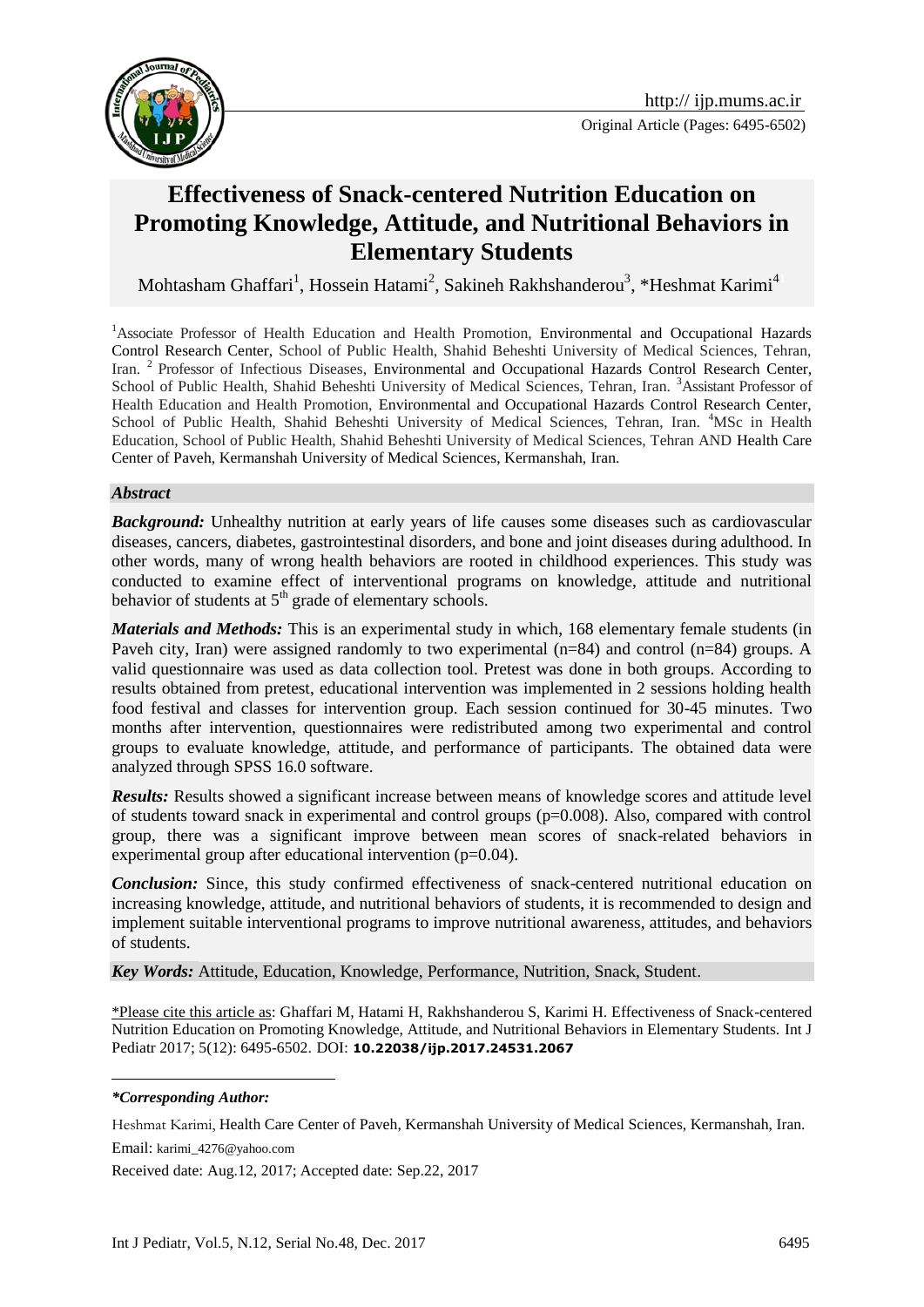#### **1- INTRODUCTION**

 Plenty of behavioral patterns of adults and their eating habits are formed in childhood and cannot be changed simply during adulthood. Since quality and quantity of eating pattern plays a vital role in health or outbreak of diseases, it is required to consider formation of eating patterns and habits among children (1). Eating passions of children are just influenced by family environment before entering to school, but their eating habits change gradually when they are at school several hours of day far away home besides peers (2). In this case, children are exposure to risk of cardiovascular diseases, cancer, and diabetes (3). Quality of favorite feeds of children is debatable since they are full of sugar, fat, and salt and have no valuable substances such as vitamins and minerals (4). Such snacks and feeds are the beginning points of disagreement between eating pattern of parents and children (5, 6).

Necessary foodstuffs should be given to children at middle years of childhood (8, 11-15) for their growth; hence, importance of child nutrition is more considerable during these years (7). Health nutritional patterns in these years prevent from some problems such as anemia, obesity, digestive, disorders tooth decay in the short term and chronic and dangerous diseases in the long term (8-10). Unhealthy nutrition has 35% contribution in death because of cancer; on the other hand, unhealthy snacks may lead to obesity among children due to their high level of energy accumulation in body. According to various studies, prevalence of obesity in increasing among children and adolescences living in developed and developing countries (11), so that this is one of significant factors in advent of this problem, quality and quality of snacks, and daily consumed snacks; however, health snack can increased learning capacity and ability among students (12). Also, researches indicate that those children who do not eat breakfast have not a suitable health status and behavior. Early years of school is an underlying period of life since basis educations form at these years in which, nutrition and health are important elements to use maximum level of educational opportunities (13). Undoubtedly, if children are involved in health education and play an active role, they will better understand these concepts (14). Involvement of children and students in modification of health status is one of aspects of public participation in such trend. This study was conducted to examine effect of snack-centered nutrition education on nutritional awareness, attitude, and behaviors of elementary students in Paveh city, Iran.

## **2- MATERIALS AND METHODS**

## **2-1. Study design and Sampling**

 This is an experimental study (beforeafter design) with statistical population consisting of all female students at fifth grade of elementary schools in Paveh city, Kermanshah province, North West of Iran; number of these students was equal to 168 during academic year of 2016. Research environment was all female schools (7 schools) in Paveh city. Sample selection was not required due to limited number of samples. In fact, census sampling was applied and all female students at  $5<sup>th</sup>$  grade of elementary schools were chosen as sample size. Samples assigned to two experimental (n=84, 5 schools), and control (n=84, 2 schools) groups randomly. There were 168 students in 7 classes in 7 schools of Paveh city that all of them participated in research based on their consent.

#### **2-2. Instrument**

Data were collected through questionnaire that its scientific validity and reliability was confirmed in previous study (5). It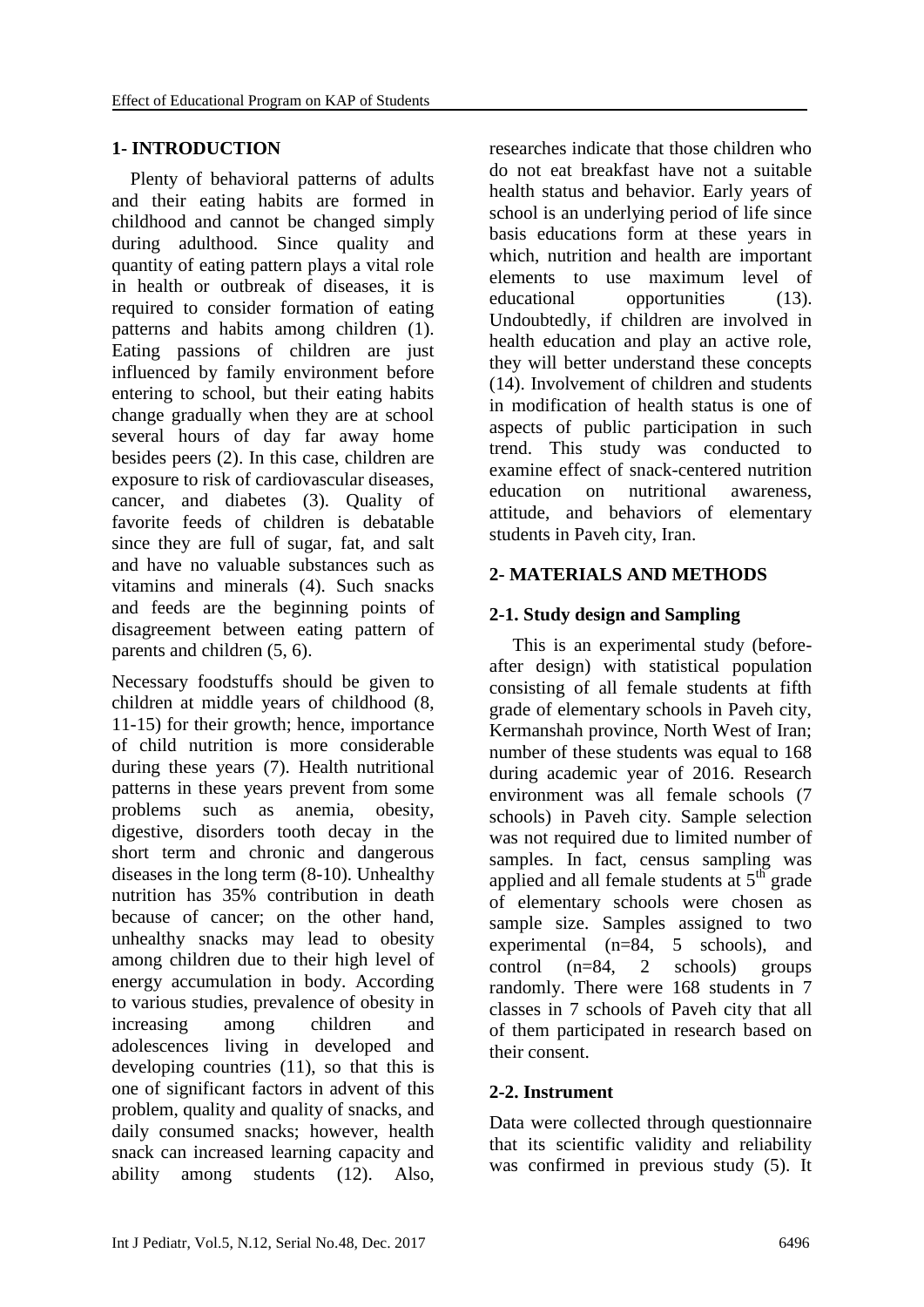consists of knowledge (25 items), attitude (9 items), and nutritional behaviors (6 items). To obtained validity of questionnaire, face and content validity methods were employed using 6 experts in nutrition and health education; then, questionnaire was revised after collecting corrective opinions and its validity was confirmed. Results of reliability estimation indicated acceptable alpha coefficient for total of questionnaire ( $\alpha$ =0.71).

Also, alpha coefficient for all variables of study was acceptable indicating standard form of questionnaire. To collect data, required licenses were obtained and there was a meeting with teachers to explain objectives of plan then experimental and control groups were selected randomly and relevant questionnaires were distributed among female elementary students based on a predetermined program.

#### **2-3. Intervention**

Educational content including nutritional program of students were presented as lecture, question and answer using leaflet and pamphlet within ten 30-45 minutes sessions (2 sessions per class) for experimental group. Content of distributed leaflets and pamphlets included nutritional advices for students, healthy food, and hints to what we should eat and what we shouldn't eat. Moreover, a one-day festival for healthy snack was hold with participation of students, teachers, and principles then three awards were given to students. Students of control group received no any education. Two months after intervention, questionnaires were redistributed among experimental and control groups to compare snack-related knowledge, attitude and nutritional behaviors of students in two groups.

## **2-4. Inclusion and exclusion criteria**

Inclusion criteria consisted of being female elementary student and having propensity participate in study. Exclusion criteria were no participation in intervention or post-test that there was no excluded student.

#### **2-5. Ethical consideration**

In this study, participants entered to the research voluntary and based on their consent and they were sure about confidentiality. Coding was used in questionnaire instead of name of people. After the end of study, the educational content used for experimental group was given to control group.

## **2-6. Data analysis**

To analyze data, descriptive and analytical statistics were used through SPSS software version 16.0; all collected data were analyzed using frequency distribution tables, Chi-square, independent t- test, and paired t-test.

## **3- RESULTS**

 Students on two experimental and control groups were compared to each other considering demographic features. There was not any significant difference between 2 groups (**Table.1**). Majority of students' fathers had university degree (51.2% in experimental group, and 42.9% in control group); while, in mothers' literacy this situation was for guidance school (48.8% in experimental group and 32.1% in control group). Also, the majority of mothers were housewife (85.7% and 82.1% in experimental and control groups, respectively).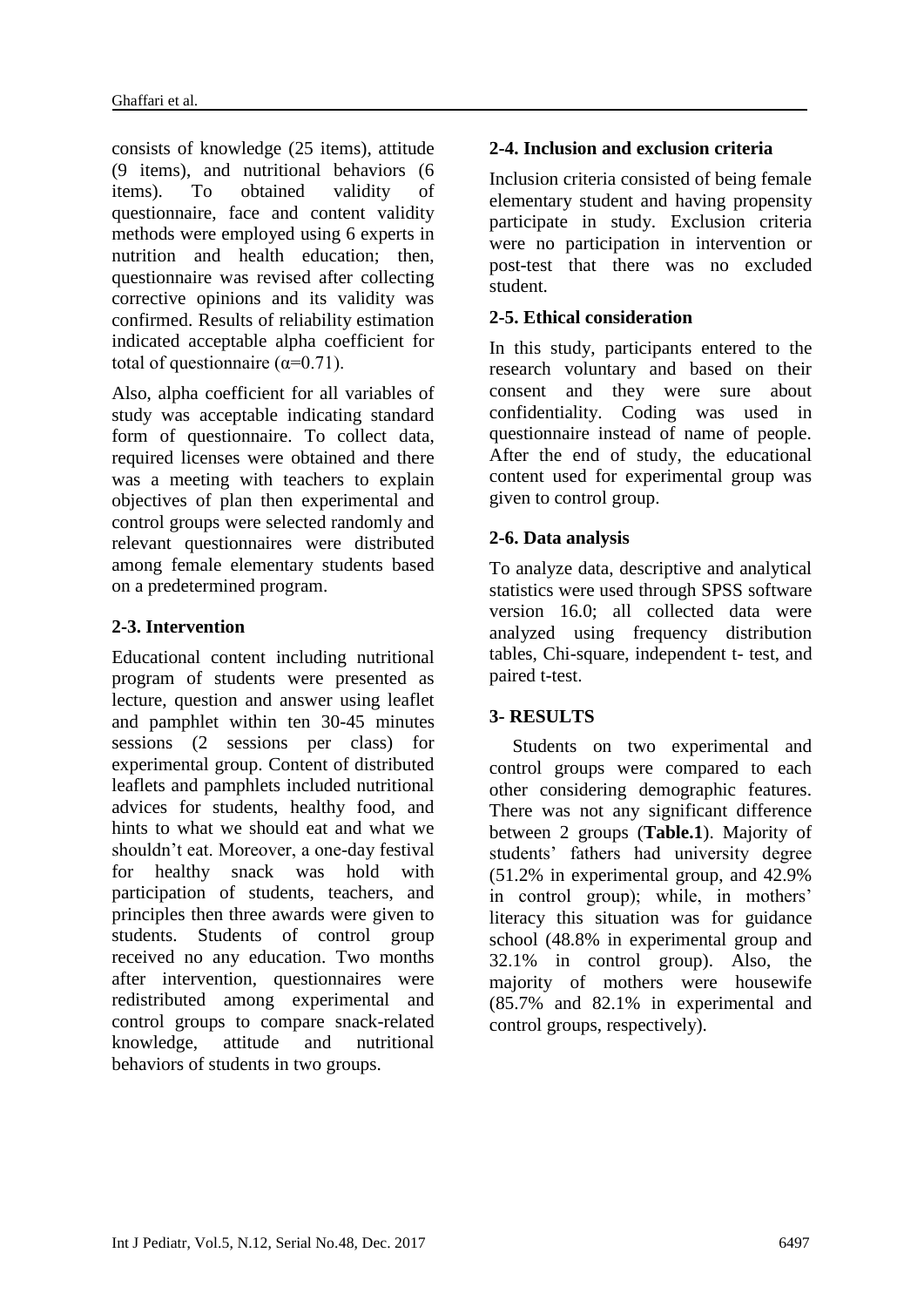|        | Table-1: Demographic properties of studied elementary students in two experimental and control |  |  |  |  |  |
|--------|------------------------------------------------------------------------------------------------|--|--|--|--|--|
| groups |                                                                                                |  |  |  |  |  |

| Variables         |                           | <b>Experimental Group</b> | Control Group     | $P$ - value* |  |
|-------------------|---------------------------|---------------------------|-------------------|--------------|--|
|                   |                           | $Mean \pm SD$             | $Mean \pm SD$     |              |  |
|                   | Mother Age                | $37.24 \pm 5.171$         | $36.71 \pm 5.542$ | 0.527        |  |
|                   | Number of Family Children | $2.35 \pm 0.938$          | $2.11 \pm 0.836$  | 0.084        |  |
|                   |                           | Number $(\%)$             | Number (%)        | P- value**   |  |
|                   | <b>Illiterate</b>         | 0(0)                      | 0(0)              | 0.174        |  |
|                   | Primary                   | 1(1.2)                    | 6(7.1)            |              |  |
| Father's Literacy | Guidance School           | 18(21.4)                  | 15(17.9)          |              |  |
|                   | High School and Diploma   | 22(26.2)                  | 27(32.1)          |              |  |
|                   | University                | 43 (51.2)                 | 36(42.9)          |              |  |
|                   | Illiterate                | 4(4.8)                    | 11(13.1)          | 0.117        |  |
|                   | Primary                   | 12(14.3)                  | 18(21.4)          |              |  |
| Mother's Literacy | Guidance School           | 41 (48.8)                 | 27(32.1)          |              |  |
|                   | High School and Diploma   | 20(23.8)                  | 21(25)            |              |  |
|                   | University                | 7(8.3)                    | 7(8.3)            |              |  |
|                   | Worker                    | 18 (21.4)                 | 24(28.6)          | 0.127        |  |
| Father's Job      | Employee                  | 24(28.6)                  | 31 (36.9)         |              |  |
|                   | Self employed             | 42(50)                    | 29(34.5)          |              |  |
|                   | Housewife                 | 72 (85.7)                 | 69(82.1)          | 0.181        |  |
| Mother's Job      | Employee                  | 8(9.5)                    | 14(16.7)          |              |  |
|                   | Self employed             | 4(4.8)                    | 1(1.2)            |              |  |

\* Chi-square, \*\* Independent t- test

According to findings, there was a significant difference between two experimental and control groups in terms of mean and standard deviation (SD) of scores of knowledge, attitude, and nutritional behavior of students, 2 months after educational intervention. According to scores of knowledge, attitude, and nutritional behavior of students in experimental and control groups before

and 2 months after intervention, there was a significant increase in experimental students, while there was not any change among students of control group (**Table.2**). Results related to comparison between scores of snack-centered scores of students in control and experimental groups before and 2 months after intervention are indicated in **Table.3**.

|                      |              | <b>Before</b><br>Two months  |                    |                          |  |  |
|----------------------|--------------|------------------------------|--------------------|--------------------------|--|--|
|                      | Variables    | intervention                 | after intervention | P- value (paired t test) |  |  |
|                      |              | $Mean + SD$                  | $Mean+SD$          |                          |  |  |
| Knowledge            | Experimental | 23.96+10.139<br>25.523+4.744 |                    | 0.036                    |  |  |
|                      | Control      | $24.93 + 2.979$              | $25.12 + 4.077$    | 0.787                    |  |  |
| P- value (t-test)    |              | 0.638                        | 0.034              |                          |  |  |
|                      | Experimental | $20.90 + 4.199$              | $22.19 + 3.228$    | 0.008                    |  |  |
| Attitude             | Control      | $21.24 + 3.346$              | 21.86+3.723        | 0.761                    |  |  |
| P- value (t-test)    |              | 0.638                        | 0.034              |                          |  |  |
| <b>Behavior</b>      | Experimental | $21.98 + 6.594$              | $26.95 + 5.516$    | 0.040                    |  |  |
|                      | Control      | $23.67 + 6.989$              | $23.88 + 7.135$    | 0.759                    |  |  |
| $P$ - value (t-test) |              | 0.132                        | 0.000              |                          |  |  |

**Table-2:** Mean scores of awareness, attitude, and nutritional behavior of elementary students in control and experimental groups before and 2 months after educational intervention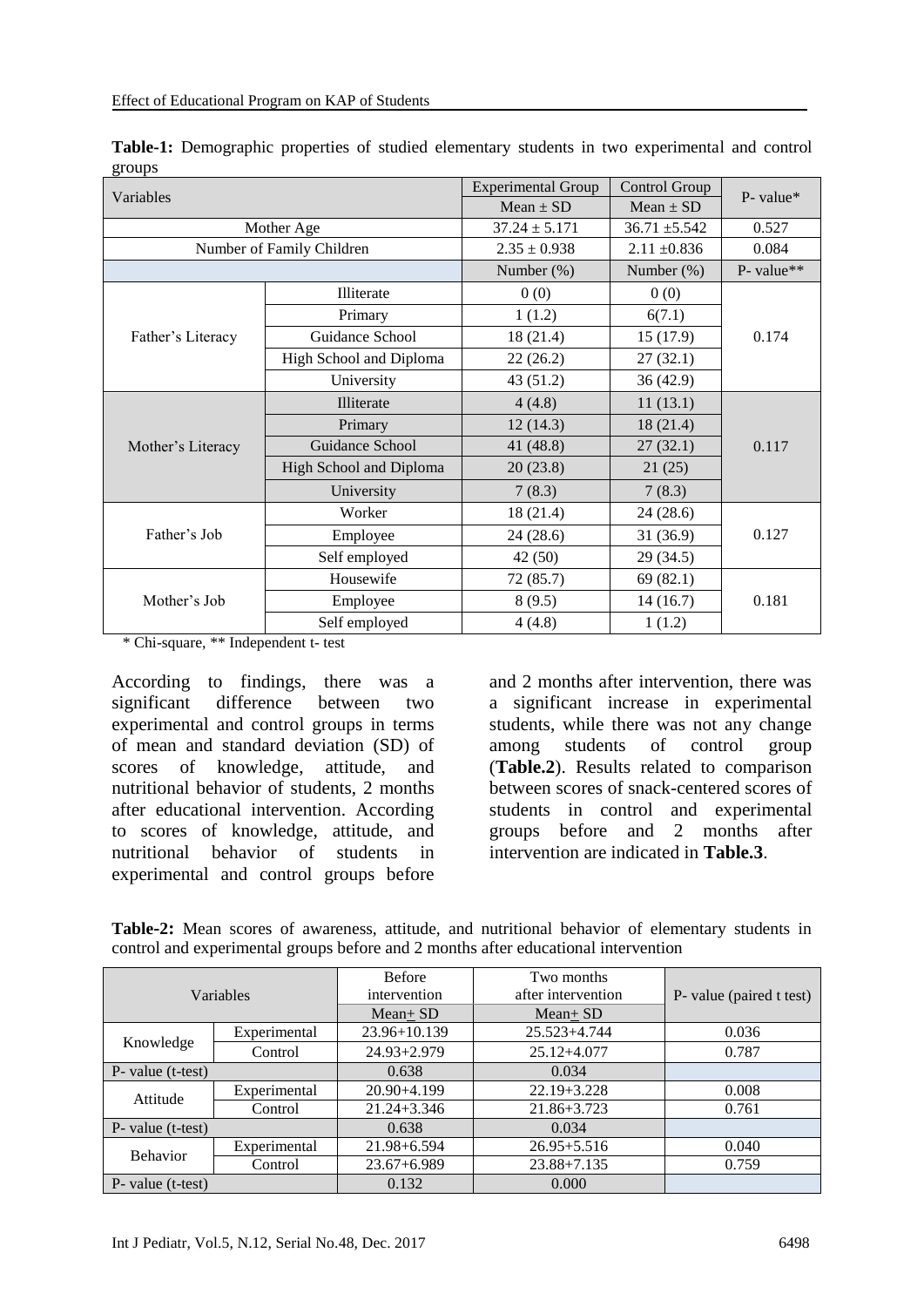|                                  |              | <b>Before</b>  | Two months after | P- value |
|----------------------------------|--------------|----------------|------------------|----------|
| Variables                        | intervention | intervention   | (paired t        |          |
|                                  |              | Mean + SD      | $Mean + SD$      | test)    |
|                                  | Experimental | $5.59 + 1.844$ | $6.44 + 1.856$   | 0.033    |
| Junk food consumption            | Control      | $6.02+1.921$   | $6.35 + 1.869$   | 0.473    |
| P. value (t-test)                |              | 0.262          | 0.037            |          |
| Diary consumption                | Experimental | $2.12 + 1.600$ | $3.91 + 1.986$   | 0.037    |
|                                  | Control      | $2.44 + 1.666$ | $2.59 + 1.717$   | 0.585    |
| P. value (t-test)                |              | 0.698          | 0.031            |          |
| Consumption of meat and          | Experimental | $3.76 + 1.220$ | $4.28 + 1.031$   | 0.029    |
| substitutions                    | Control      | $3.88 + 1.187$ | $4.91 + 1.258$   | 0.447    |
| P. value (t-test)                |              | 0.483          | 0.037            |          |
| Consumption fruits and           | Experimental | $3.85 + 2.877$ | $5.19 + 2.566$   | 0.038    |
| vegetables                       | Control      | $4.17 + 2.747$ | $4.28 + 2.693$   | 0.609    |
| P. value (t-test)                |              | $P=0.856$      | $P=0.028$        |          |
|                                  | Experimental | $3.49 + 1.705$ | $4.26 + 1.432$   | 0.035    |
| Dehydrated consumption           | Control      | $3.76 + 1.593$ | $3.48 + 1.661$   | 0.568    |
| P. value (t-test)                |              | 0.820          | 0.028            |          |
|                                  | Experimental | $3.17 + 1.687$ | $3.88 + 1.451$   | 0.033    |
| Consumption of bread and cereals | Control      | $3.21 + 1.536$ | $3.46 + 1.583$   | 0.766    |
| P. value (t-test)                |              | 0.457          | 0.041            |          |

**Table-3:** Mean scores of nutritional behavior of students in control and experimental groups before and 2 months after educational intervention

## **4- DISCUSSION**

 This study was conducted to examine effect of nutritional education on knowledge, attitude, and nutritional behavior of female students at fifth degree of elementary school educating in Paveh city, Iran, during 2016 and 2017. According to the obtained results, there was a significant difference between mean score of knowledge, attitude, and nutritional behavior among students in experimental group before and after intervention; while there was no significant difference in control group. These findings are in line with results conducted by Khalaj and Mohammadi Zeidi (2006) which indicated increased knowledge and nutritional functioning of students after educational program; hence educational program had a positive effect on change in behavior of eating breakfast (2). Also, results of present study are matched with findings of Kohri and Kaba (Japan), they reported that educational intervention about snack among elementary schools contributed to

improved quality and quantity of snack selection and these effects continued for more than one year and 6 months (15). Bordbar (1996) conducted a study at district 2 of Tehran, Iran entitled effect of education on eating habits and awareness level of students at fourth and fifth elementary schools indicating effect of such nutritional education on eating habits and awareness of students about nutrition (16). Also, Alizadeh Sivakil et al. (2011) conducted a study in Torbat Heidarieh, Iran, obtained very similar findings with findings of present study; they showed that knowledge level and functioning increased significantly after intervention (17). Results of present study are similar with results obtained from study conducted by Fathi et al. in which, effect of nutritional education on reducing unhealthy snack consumption among elementary students in Qom based health belief model; according to their results, nutritional education program based on health belief model could reduce consumption of unhealthy snacks (18). A study was conducted by Ismaili et al. entitled effect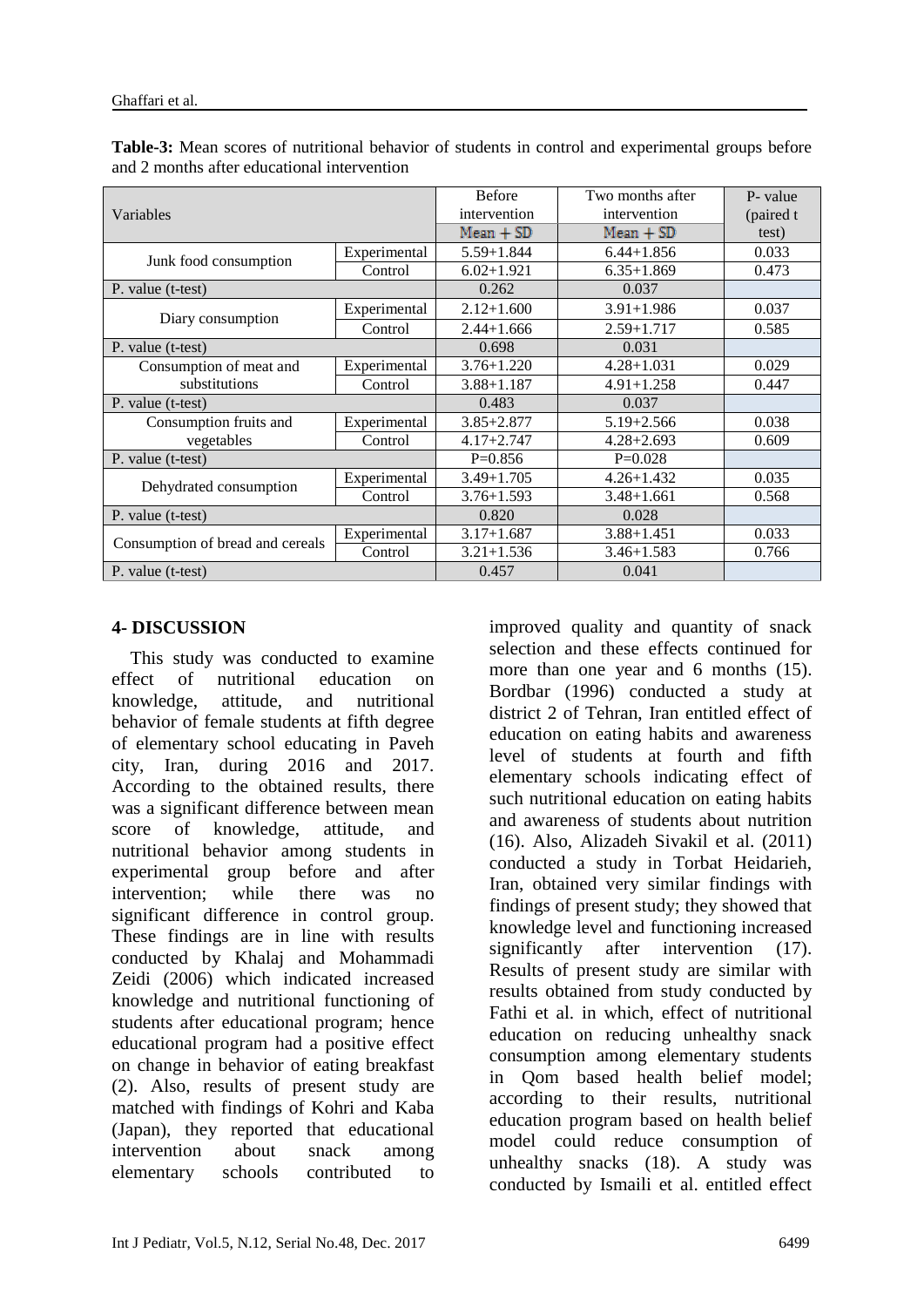of nutritional education on awareness, attitude and performance of junk food consumption among female elementary students in Shahr-e-Kord, Iran during 2017; they indicated a significant difference between knowledge levels, attitude, and performance after intervention in students (19). Colizza and Colvin (1995) reported same results after studying 127 students (10-12 years old) about their food choices, knowledge level, and nutritional functioning (20). One of causes for behavioral disorders toward snack-centered nutrition among students is lack of required awareness of the matter. Nutritional education can effectively correct wrong nutritional behaviors and increase knowledge of students; this result has been obtained by many of studies. All of conducted studies emphasize that education has a positive role in increasing knowledge of students about snack nutrition. For example, in Joseph Laura et al. research children who had higher nutrition knowledge scores were more likely to select the healthy snack after the intervention (21).

There was a significant difference between means of nutritional attitude of students in experimental group compared to control group and this result is in line with results obtained from studies conducted by Hezavei et al. in 2012 (22). Also, results of this study are matched with results of study conducted by Jalili et al. that examined effect of planned theory-based educational intervention on reducing unhealthy snack consumption among elementary students educating in Kermanshah during 2015-2016. Results indicated positive effect of planned theorybased educational intervention on increase in propensity of students toward healthy snack consumption (23). It can be stated about attitudes that educations should be designed in a way to make person sensitive to the matter leading optimal attitudes of individuals toward the considered

behavior. In this regard, researches introduce teachers and parents as effective agents in attitude of students toward snackcentered nutrition. Results of present study are similar with results conducted by Khalaj and Zaidi (2006) in Qazvin, Iran (2). Moreover, results of this study is in line with results of study conducted by Ansari (2004) entitled effect of snackcentered nutritional education for mothers on changing behavior of their children; there was a significant difference in consumption of total food groups after intervention (4). Hosseini et al. examined effect of planned theory-based educational interventions on promotion of breakfast consumption among guidance school students in Bandar Abbas, Iran, during 2011; results showed that breakfast consumption was increased after intervention (24).

Also, Fernandes and colleagues in their research reported that the intervention group significantly reduced its intake of artificial juice and in the no-intervention group; there was a significant increase in intake of prohibited foods, such as massproduced snacks and soda. Furthermore, the intake of breakfast cereal, which is appropriate for eating at school, decreased. They concluded that after attending the nutritional education program, there were improvements in the quality of the food the schoolchildren were eating (25). [Silveira](https://www.ncbi.nlm.nih.gov/pubmed/?term=Silveira%20JA%5BAuthor%5D&cauthor=true&cauthor_uid=22012577) et al. (2011) studied systematic effect of school-based nutritional intervention on reducing obesity among children and adolescences; they indicated effectiveness of interventions implemented in schools to reduce obesity and increase fruit and vegetable consumption studying 4089 references and 24 articles (26).

## **5- CONCLUSION**

 Since, this study confirmed effectiveness of snack-centered nutritional education on increasing knowledge, attitude, and nutritional behaviors of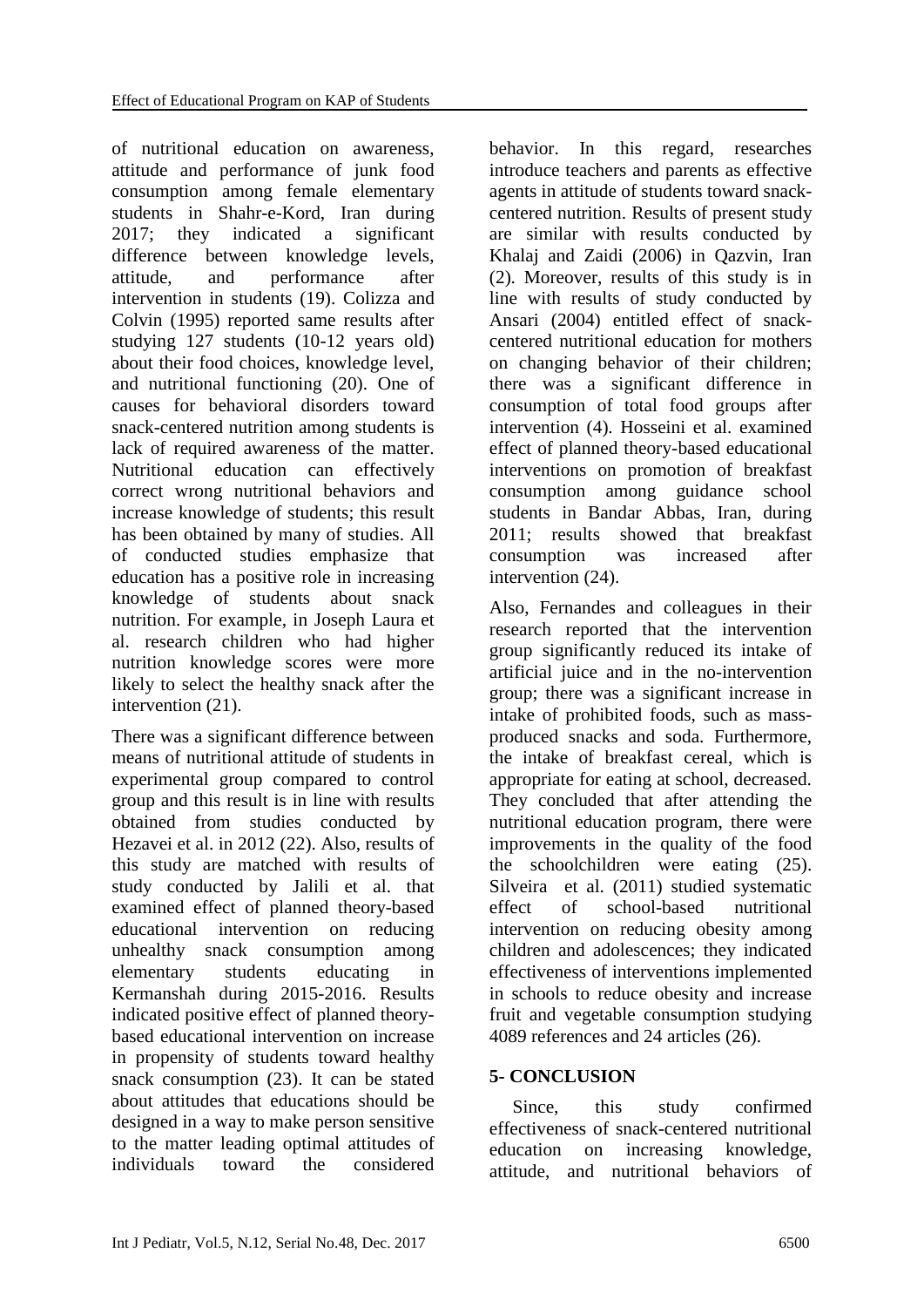students, suitable interventional programs should be implemented to increase awareness level and improve attitude and nutritional function of children. In addition, it is recommended to underpin required plans and programs to correct these patterns giving nutritional awareness to children and parents and promoting knowledge, attitude, and nutritional behavior of school staffs. The strength of this study was direct evaluation (observation) of nutritional behavior of students. However, there were some constraints in this research such as selfreport of knowledge and attitude also lack of male population.

#### **6- CONFLICT OF INTEREST:** None.

#### **7- ACKNOWLEDGEMENT**

We appreciate all staffs of Education and Training Organization of Paveh city, principals and teachers of female elementary schools, and their families who collaborated with us in this research.

#### **8- REFERENCES**

1. Hagh Veisi AA, Farshid Moghadam M. Breakfast effect on improving the performance of students in schools. Health Outcomes and Health Journal 2003; 2(1): 21-7.

2. Khalaj M, Mohammadi Zeidi I. Health education effects on nutritional behavior modification in primary school students in Qazvin University of medical sciences 2006; 8(1): 41-9.

3. L Kathleen Mahan, Janice L Raymond. Krause's Food and the Nutrition Care Process. Krause's Food & Nutrition Therapy.  $14<sup>th</sup>$ Edition, 2006.

4. Shaykhol-Islam R. Nutrition education at school age.  $6<sup>th</sup>$  edition, Tehran: Ravij Pub; 2006.

5. Ansari N. Evaluation of the effect of nutrition education among mothers on changing children's behavior, MSc Thesis, Tarbiat Modarres University, Department of Health Education, 2004.

6. [Saeidi M,](https://www.scopus.com/authid/detail.uri?authorId=55927110500&eid=2-s2.0-85006924985) [Vakili R,](https://www.scopus.com/authid/detail.uri?authorId=55966390700&eid=2-s2.0-85006924985) [Khakshour A,](https://www.scopus.com/authid/detail.uri?authorId=55550328600&eid=2-s2.0-85006924985)  Taghizade [Moghaddam H,](https://www.scopus.com/authid/detail.uri?authorId=57192586132&eid=2-s2.0-85006924985) [Kiani MA,](https://www.scopus.com/authid/detail.uri?authorId=54683993700&eid=2-s2.0-85006924985) [Zarif B,](https://www.scopus.com/authid/detail.uri?authorId=57192586817&eid=2-s2.0-85006924985) et al. Iron and multivitamin supplements in children and its association with growth rate. [International Journal of Pediatrics.](https://www.scopus.com/sourceid/21100790061?origin=recordpage) 2013;  $1(1):13-17.$ 

7. Just DR, Lund J, Price J. The role of variety in increasing the consumption of fruits and vegetables among children. Agricultural and Resource Economics Review 2012; 41(1):72- 81.

8. Wandner LD, Hair E. Research-based recommendations to improve child nutrition in schools and out of school time programs. Supported by: The Atlantic Philanthropies© May 2009 Child Trends. Available at; http://www.childtrends.org.

9. Saeidi Z, Vakili R, Ghazizadeh Hashemi A, Saeidi M. The Effect of Diet on Learning of Junior High School Students in Mashhad, North-east of Iran. Int J Pediatr 2015; 3(2.2): 517-26.

10. Taghizadeh Moghaddam H, Bahreini A, Ajilian Abbasi M, Fazli F, Saeidi M. Adolescence Health: the Needs, Problems and Attention. Int J Pediatr 2016; 4(2): 1423-38.

11. Dietary Guidelines of Iran. Ministry of Health and Medical Education, Department of Health, Bureau of Nutrition Society, 1996.

12. Nutrition during pregnancy and lactation. Department of Health, Bureau of Nutrition Society of Maternal Health Bureau, 2013.

13. Abdollahi Z. Guidelines for nutrition education at school age. Ardebil: Bagh-e-Rezvan, 2014

14. Sheykholeslam R, Abdollahi Z, Ezzoddin Zanjani N, Mofid V, Safavi SM, et al. Micronutrients and strategies to prevent deficiency with emphasis on food fortification. Tehran: Health Deputy (Nutrition Improvement Office), 2007.

15. Kohri T, Kaba N. Study of the effects of snack-centered dietary education on first-grade elementary students and duration of these effects. American Journal of Public Health Research 2015; 3(1): 1-7.

16. Bordbar L. The effect of education on eating habits and awareness of fourth and fifth grade students about nutrition, District 2 of